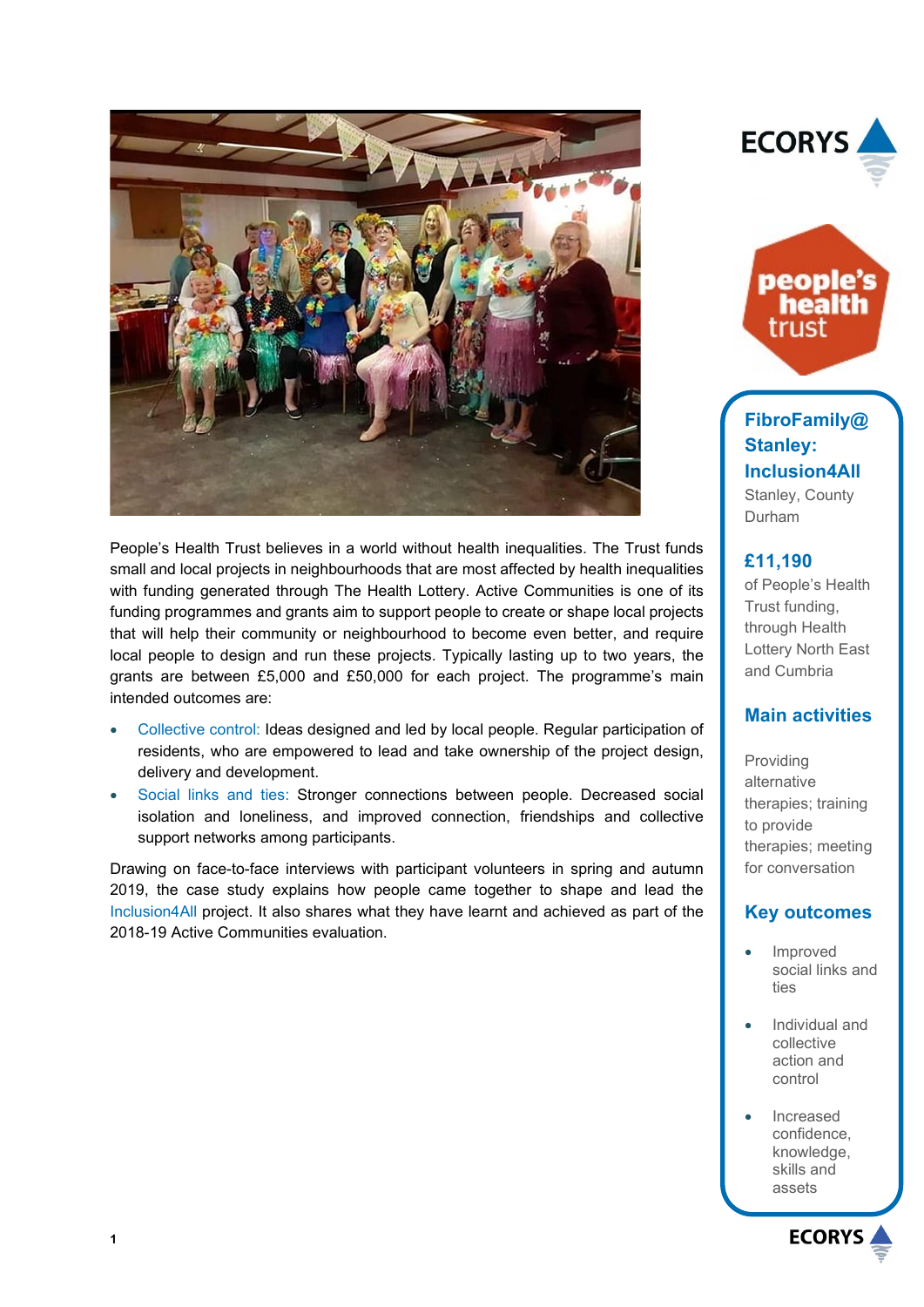# **About the project**

The project funded work by Inclusion4all, a support group for those living with fibromyalgia and their carers. Fibromyalgia is a long-term condition that causes chronic pain and can affect the whole body. The condition is often difficult to diagnose and people with the condition may wait a number of years to receive a formal diagnosis.

The group members meet once a week in a local social club. There are around 25 core members who attend the weekly meeting, but it is estimated that there are up to 50 people whom they have regular contact with. The group offers peer support and therapeutic treatments including Reiki, Indian head massage and hot stone massage. As part of the funded project, participants had the opportunity to train in therapeutic treatments which they could then deliver to the other group members during the weekly meet-up.

## **How did local people shape and lead the project?**

The participants were involved in all aspects of running the group, the basis of which was to cooperatively provide free-to-all access to therapeutic treatments. All members of the group could receive training to be able to deliver treatments to their peers within the group.

#### "We all work together and we all do everything. Nobody tells anybody else what to do" (Project lead)

The group was described as "democratic", with the voice of all participants being heard. The group had regular, well-attended, meetings to discuss issues such as grant applications, finances and future training opportunities. These informal weekly meetings encouraged participants to speak openly and discuss their views.

A more formal committee was later formed, made up of eight group participants. This group met ahead of regular sessions along with the project leads. Forming the committee was an important step for these participants, demonstrating their growth in confidence through group membership: taking part in a decision-making committee at the beginning of the project would have been very difficult for them. Whilst the individuals on the committee took on a more formal role in decision-making, the project leads remained certain that "the whole group is the committee" and that the views of all participants continued to be considered.

### **Participant case study**

One lady who attends the group regularly said that becoming a member of Inclusion4all had increased her self-confidence. The member has sensory loss as well as fibromyalgia which had led to her feeling socially isolated. She was very dependent on her husband who is her carer. When she first joined Inclusion4all she attended with her husband, however over time she has grown in confidence and built friendships with her peers so she no longer needs her husband to stay with her at the weekly meetings. This has given her a sense of independence.

"I'm glad the club is here. You can talk about how you feel that day. Everyone is so friendly. We share ideas and remedies – there is a lot of craft work, or pottery and things like that. You don't feel pushed out."

(Participant)

"It gives members the confidence to take the bull by the horns, actually, and if something's wrong to go and sort it out."

(Project lead)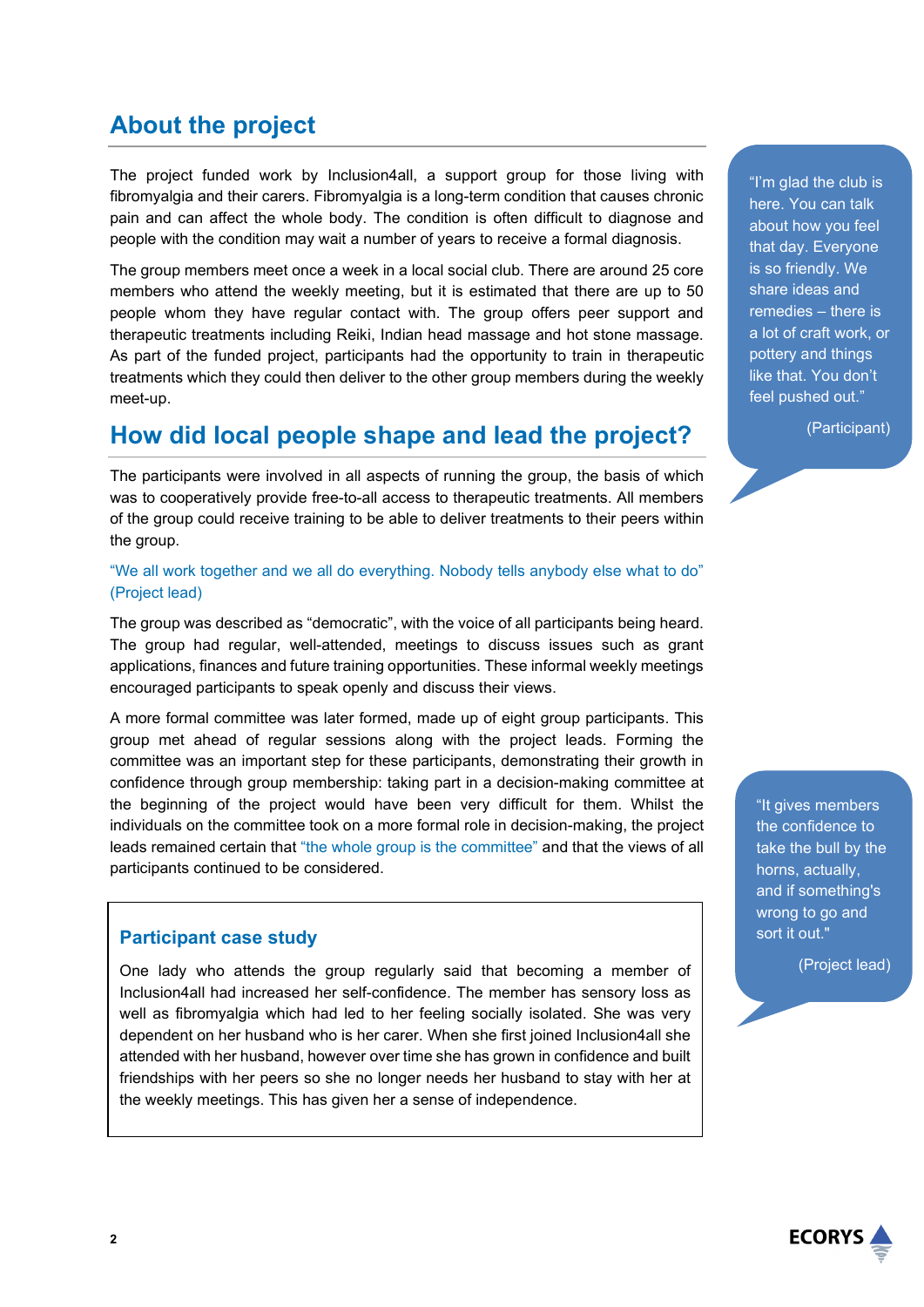# **What has the project achieved?**

There has been a clear benefit to participants in joining a new social network made up of people with shared experiences of this challenging condition. The benefits of improved social links were seen in participant personal wellbeing, the wellbeing of their wider social networks (e.g. family) and also in the increased confidence that participants experienced which meant they were able to take on greater responsibility themselves, perhaps training to provide therapies. The cooperative structure of the group's delivery, as well as the feedback mechanisms have strongly supported collective control.

### **Improved social links and ties**

Fibromyalgia can lead to symptoms including fatigue, poor quality sleep and chronic pain; therefore, some people living with the condition can struggle to complete day-today activities. Many project participants had experienced social isolation. One person said that before joining the group she would spend several days without speaking to anyone at all, particularly when she was unwell, so knowing she had the support group was very important.

#### "It makes life so much more bearable." (Participant)

Other members of the group said that knowing they could attend the support group and receive a treatment on the Friday was motivation for them to leave the house, even if they were feeling unwell. If it were not for the group, they said they would remain at home and feel increasingly isolated from society. For times when members are unable to attend the weekly meeting, there was a WhatsApp group to access support remotely.

Finding support from those with a shared experience of the condition was important for participants, some of whom said that this supportive group of peers allowed them to share their feelings with people who understand. Family members may struggle to understand the chronic condition in their loved one, and group members said having a hidden illness can be very difficult for others to understand. The project presented an opportunity for carers and family to learn more about the condition and gain a greater understanding of the fibromyalgia experience of their family member and others. Meetings also provided a good support network for family carers experiencing social isolation themselves.

"I have learned more about the condition. I used to say, to my daughter who has fibro, 'Oh, are you still in bed?' I didn't realise how bad it could be. I realise now that she has to have a rest: it suddenly flares up and she can be in bed for two days." (Participant)

As well as the creation of new friendships and a new social circle with shared experience, the group provided some members with the confidence to reconnect with their existing social groups. One participant said she had regained some of her independence through the group and had developed more confidence to go out with her family and friends.

"Socially we have a really good network now haven't we? We see each other outside the group as well." (Participant)

"My husband doesn't want to listen to me whinge on, he hasn't got the first idea. So just having somewhere that you can talk, where people understand. It is just having that outlet"

(Participant)

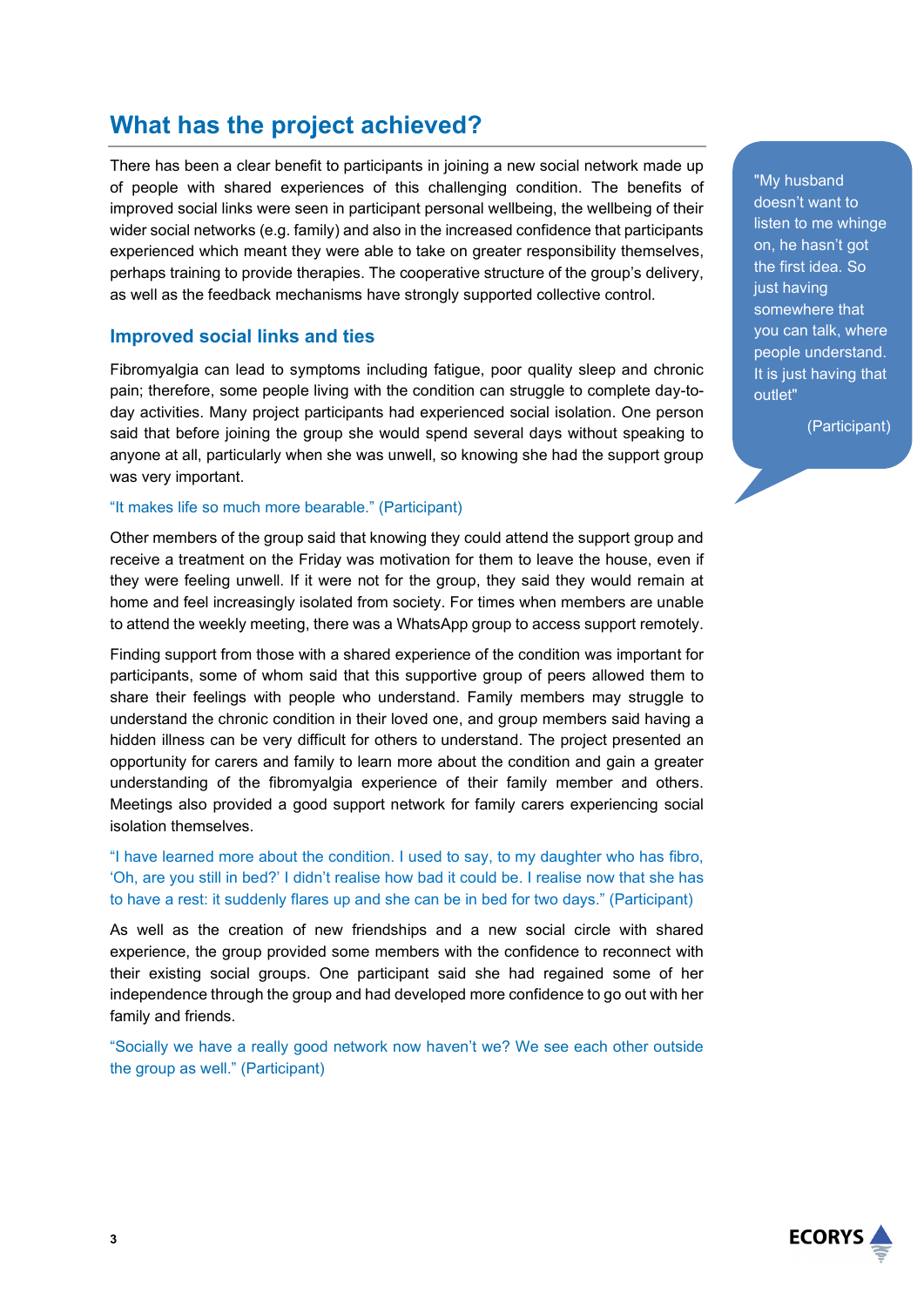## **Individual and collective action and control**

At Inclusion4all, the roles of participant and volunteer are not separated. All of those who attend the group are a volunteer in some form, whether they deliver treatments or help to make drinks: everyone can be involved.

#### "Everybody just helps each other really." (Participant)

Beyond the therapies, participants at one point decided that they would like to involve more craft activities in their weekly meetings. This feedback is offered either through the group meetings or more informally during discussion. On the basis of this feedback, the project leads invested in resources to make it a possibility.

"The girls decided they wanted to do certain crafts and things like that... and I was able to say right well if we do this we need arts and crafts stuff and sewing machines." (Project Lead)

Participants' views were valued throughout the project, and everyone was included in decision-making at both formal and informal meetings. Participants were also key to promoting the group within the local community, via awareness stalls at supermarkets, handing out flyers, or putting posters up in locations such as GP surgeries.

A further collective control outcome discussed with interviewees was the referral function of the group. When participants saw that others in the group living with fibromyalgia were able to do things beyond the project and to have positive experiences, it acted as powerful encouragement. For example, several participants attended a local 'gentle exercise' session after the instructor came to do a taster demonstration. Also, one member successfully applied for a disabled bus pass, helping a number of the other members become aware that they could do so too and subsequently did. These are good examples of how this referral function has helped members of the group become more active in society and less isolated, in addition to the project's weekly meetings.

### **Improved confidence, knowledge and skills**

Paying for private therapeutic treatment is costly and for most people unaffordable on a regular basis. Those living with fibromyalgia often benefit from regular therapeutic intervention and Inclusion4all has been able to make treatments accessible to all its group members by providing cooperative services 'in-house': training up participants in a wide range of therapies. At the time of the second visit, participants had been trained to deliver treatments including: Reiki, hot stone massage and Indian head massage.

#### "I would say we share information and get access to a treatment at a reasonable cost and it is social to stop the isolation really." (Participant)

One aim of the group was to offer training and skill development to all those who wanted it, and project staff feel they have been able to achieve this. Whilst it is noted that training courses can be expensive, the positive impact makes them a worthwhile investment for this community. The delivery of treatments is inclusive for all participants, and even those with severe physical symptoms or physical limitations may be able to receive gentler treatments such as Reiki, crystal healing and aromatherapy and to go on to partake in training and subsequent delivery of treatment to others. This strengths-based approach was important to members of the group:

"They focus on what you can do, not what you can't do. It's really good to be able to share information." (Participant)

"I can honestly say that prior to my flare... I had stopped taking my Tramadol because I had pain under control with therapies, the massages, things like that"

(Project Lead)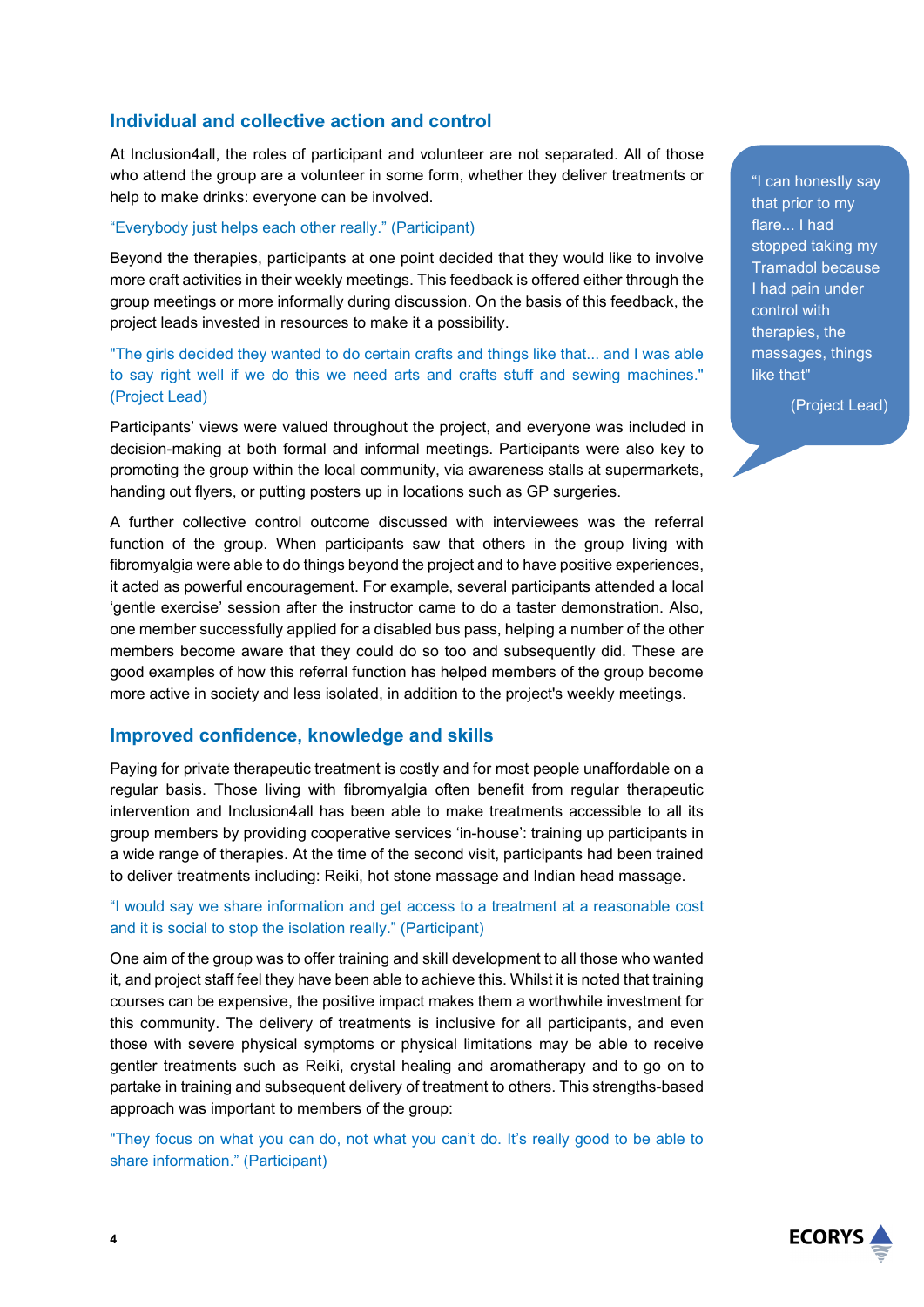For those who have trained, gained qualifications and are able to deliver therapies, there is a clear sense of fulfilment in being able to give back to others. However, the project focus has been more on mutual support than upskilling. Fibromyalgia can lead to a reduced sense of self, due to the physical and psychological side effects of the condition. Those living with the condition can often focus on what is "lost" and the negatives of having to adapt to life with fibromyalgia. In contrast, the Inclusion4all project takes an asset-based approach. The emphasis is on what the individual can do, rather than what they cannot.

"People can lose those skills and the talents that they had when they got poorly. So this environment it is lovely to see people have the confidence to do something that they had lost you know." (Participant)

Participants agreed that if the group were not to exist within the local area, they would not have had access to other therapies and treatment. Other available treatments and therapies are financially unattainable for many people, particularly those who cannot work due to living with chronic conditions such as fibromyalgia. The treatments available at Inclusion4all have "opened new doors" for participants, offering treatments they may not have had the opportunity to experience otherwise. This has been a huge asset.

"It is classed as a run-down place, it certainly isn't wealthy… People don't have the resources to travel and people don't have the resources for therapies." (Participant)

#### **Long-term outcomes**

The group provides members with sustainable long-term outcomes that reach beyond the immediate boundaries of the group. One member of the group felt that the support, confidence and therapeutic treatments she has gained have led to her remaining in employment for longer. It is hoped that for others, through the confidence gained and the skills learnt, it could lead them to pursue future employment opportunities.

"Three years ago I just wasn't functioning, so I reckon I have been at work for a lot longer because I have been coming here." (Participant)In addition to the physical symptoms of the condition, those living with fibromyalgia are increasingly likely to experience mental health problems. Some of the therapeutic techniques that members learned can help to relieve these symptoms. As one participant said, the treatments "just lift people's mood" and increased their sense of wellbeing.

"Medication isn't such a major factor for us now. With alternative therapies most of us can cope with what we've got." (Participant)

"It gives them pride, joy and a purpose as well if you like and if they can help other people feel well it's good for your mental health as well. Makes you feel useful."

(Project lead)